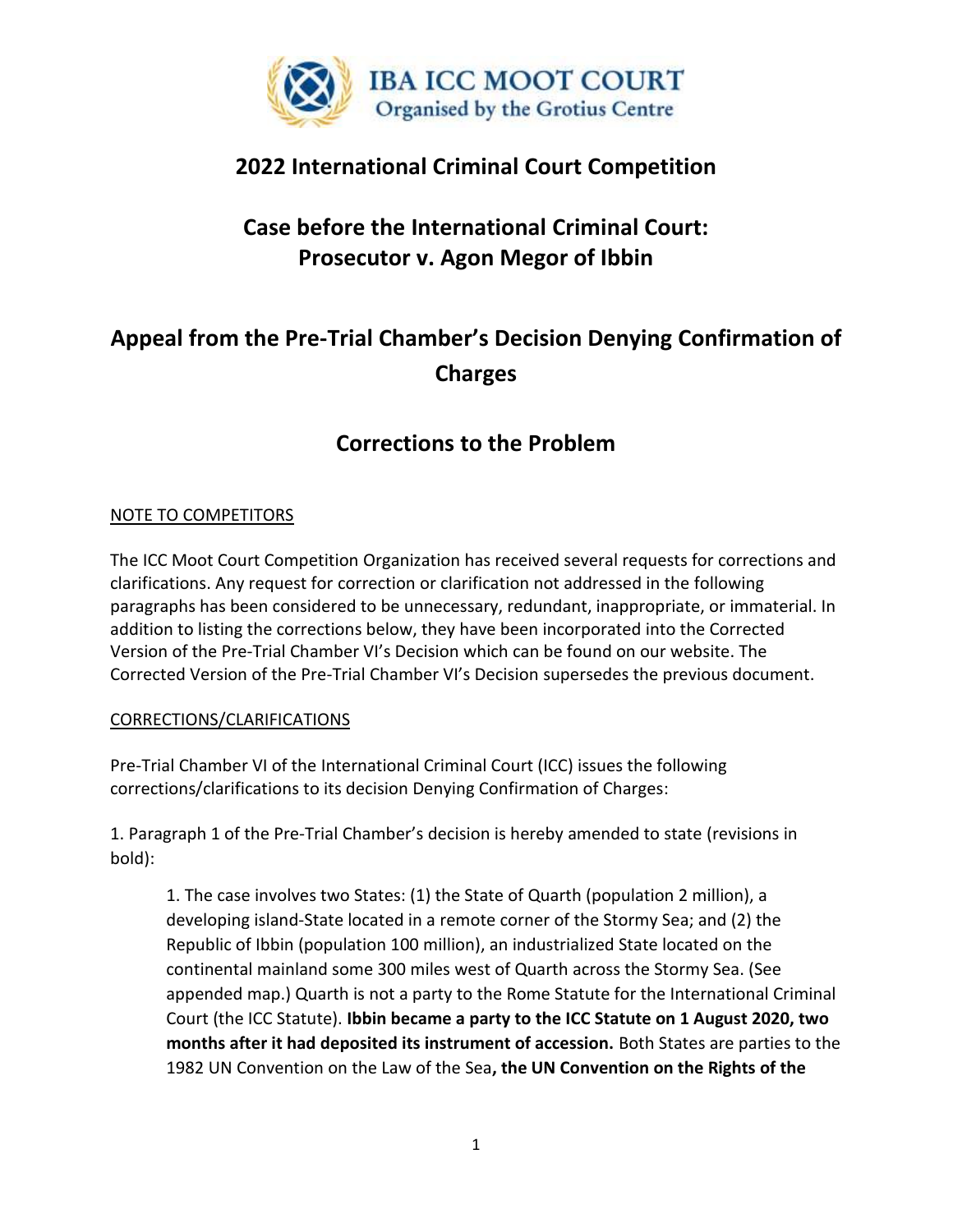

**IBA ICC MOOT COURT** Organised by the Grotius Centre

**Child**, the 1949 Geneva Conventions and their Additional Protocols, as well as the International Covenant on Civil and Political Rights.

2. Paragraph 4 (subparagraph 2) of the Pre-Trial Chamber's decision is hereby amended to state (revisions in bold):

Para. 2. For the past three years, the State of Quarth has been subject to sporadic attacks by the Tyvosh pirates, who operate in the high seas and waters off its coast. These loosely organized pirates, numbering about 700-strong, were once Quarth fishermen of the minority Tyvosh clan **(clan population 10,000),** who turned to the more lucrative vocation of piracy when the warming of the seas around Quarth resulted in a significant diminution of fish stocks. About 50% of the pirates are juveniles under the age of 15, many of whom were abducted and forcibly enlisted into the pirate ranks. During that three-year period, the Tyvosh pirates hijacked 17 Quarth-bound civilian cargo vessels and oil tankers, killed dozens of passengers and crew members and kidnapped others for ransom. While the pirates have grown wealthy and powerful, their activities have disrupted Quarth's trade, destroyed its tourism industry, and thrown Quarth's economy into a steep downturn.

3. Paragraph 5 (subparagraph 7) of the Pre-Trial Chamber's decision is hereby amended to state (revision in bold):

The drones were as good as Megor had promised," Col. **Valyeron** said. "With this amazing weapon, we were able to annihilate nearly 1,000 pirates in a single week, ending the scourge of the Tyvosh pirates once and for all," Col. Valyeron boasted.

4. Paragraph 6 of the Pre-Trial Chamber's decision is hereby amended to state (revision in bold):

Back in October, News and Observer reporter Rogor Costane recounted an extraordinary conversation he had with Reena Valyeron, Commander of the Quarth Homeland Security Force. Now, Costane says it was all a misunderstanding and exaggeration. Yesterday morning, he told the paper's editorial staff that "Valyeron and I were both drinking that night, and I let my imagination get away from me. I do not stand by the accuracy of the 13 October story, and retract it." This surprising retraction comes while the International Criminal Court in The Hague has launched an investigation into the October drone attacks, based in part on the contents of Costane's article. Meanwhile, the News and Observer learned that Costane, who has no means other than a modest journalist salary, was seen yesterday afternoon purchasing a 2021 Porsche 911 at an auto-dealership in Hightown. He paid in full in cash. That car has a (US) \$92,000 price tag. Today, **Constane** was suspended from the paper pending an internal inquiry as to whether he may have accepted a bribe to retract the drone story. Meanwhile, multiple sources have confirmed that his source, Reena Valyeron, resigned from the Quarth government last month, and has not been seen since.